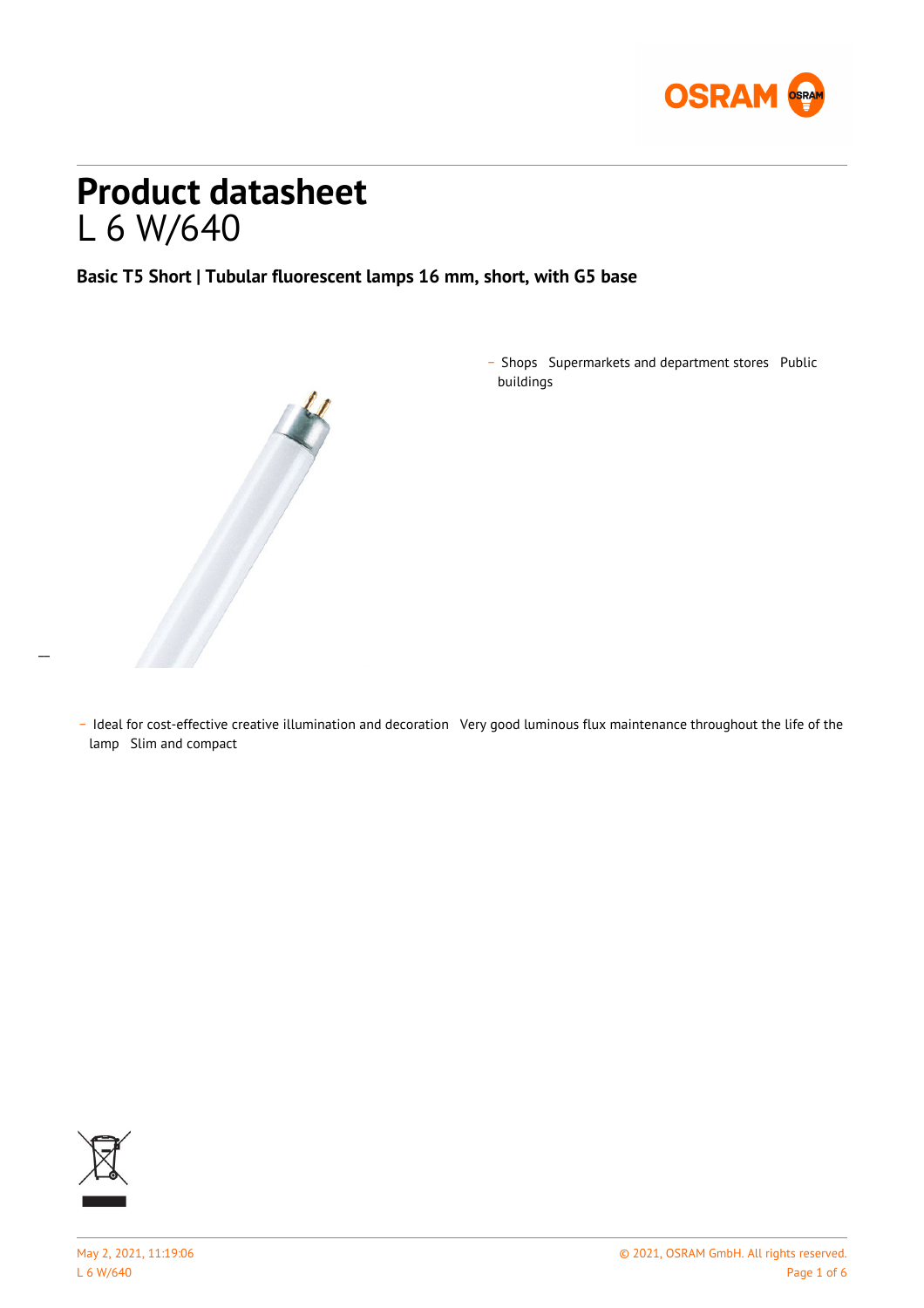### Technical data

### **Electrical data**

| <b>Nominal wattage</b>              | 6.00 W                                                       |
|-------------------------------------|--------------------------------------------------------------|
| Rated lamp efficacy (HF data 25 °C) | Under clarification by authority and standardization<br>body |
| Rated wattage                       | 6.00W                                                        |

#### **Photometrical data**

| Rated lamp efficacy (standard condition) | 45 lm/W    |  |  |  |
|------------------------------------------|------------|--|--|--|
| Color rendering index Ra                 | $\geq 60$  |  |  |  |
| <b>Rated luminous flux</b>               | 270 lm     |  |  |  |
| Luminous flux at                         | 270 lm     |  |  |  |
| Light color                              | 640        |  |  |  |
| Rated color temperature                  | 4000 K     |  |  |  |
| <b>Nominal luminous flux</b>             | 270 lm     |  |  |  |
| Light color (designation)                | Cool White |  |  |  |
| Rated LLMF at 2,000 h                    | 0.80       |  |  |  |
| Rated LLMF at 4,000 h                    | 0.74       |  |  |  |
| Rated LLMF at 6,000 h                    | 0.71       |  |  |  |
| Rated LLMF at 8,000 h                    | 0.69       |  |  |  |
| <b>Color temperature</b>                 | 4000 K     |  |  |  |
| <b>Luminous flux</b>                     | 270 lm     |  |  |  |

### **Dimensions & weight**



| Tube diameter                               | $16 \text{ mm}$    |
|---------------------------------------------|--------------------|
| Length                                      | $212.0 \text{ mm}$ |
| Length with base excl. base pins/connection | 212.00 mm          |
| <b>Diameter</b>                             | $16.0$ mm          |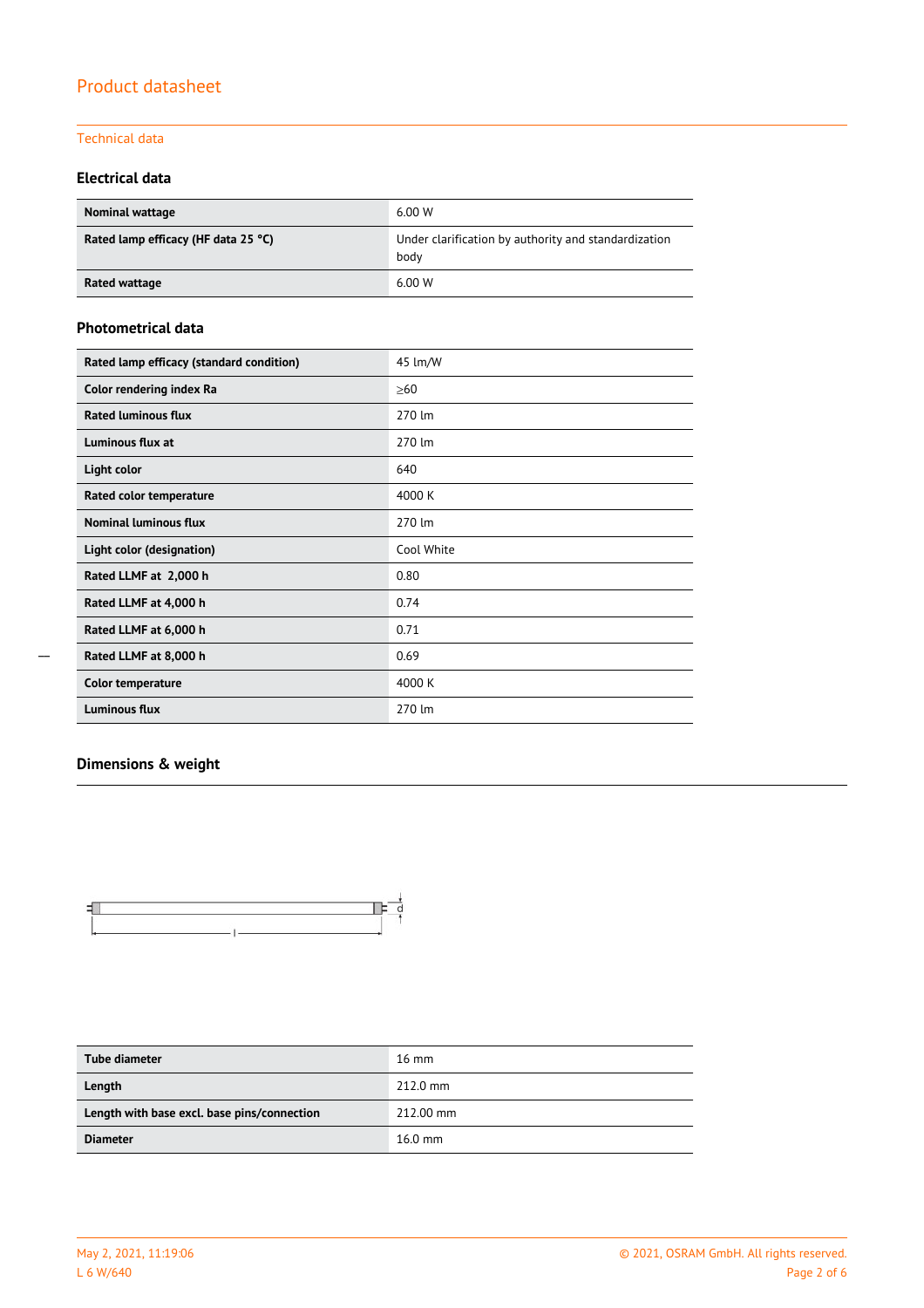| <b>Product weight</b> | 21.00 <sub>q</sub> |
|-----------------------|--------------------|
| Outer bulb            | T <sub>16</sub>    |
| Maximum diameter      | $16.0$ mm          |

### **Temperatures & operating conditions**

| Rated ambient temp.w.max.luminous flux |  |
|----------------------------------------|--|
|                                        |  |

### **Lifespan**

| Lifespan                              | $8000 h$ <sup>1)</sup> |
|---------------------------------------|------------------------|
| Rated lamp survival factor at 2,000 h | 0.99                   |
| Rated lamp survival factor at 4,000 h | 0.99                   |
| Rated lamp survival factor at 6,000 h | 0.95                   |
| Rated lamp survival factor at 8,000 h | 0.81                   |
| <b>Operation mode LLMF/LSF</b>        | HF                     |
| Rated lamp life time                  | 10000 h                |

1) With CCG/LLCG

### **Additional product data**

| <b>Base (standard designation)</b> | G5               |
|------------------------------------|------------------|
| <b>Mercury content</b>             | $2.5 \text{ mg}$ |
| Appropriate disposal acc. to WEEE  | Yes              |

| Suitable for indoor | Voc<br>. |
|---------------------|----------|
|---------------------|----------|

### **Certificates & standards**

| <b>Energy efficiency class</b> |             |
|--------------------------------|-------------|
| <b>Energy consumption</b>      | 7 kWh/1000h |

### **Country specific categorizations**

| Order reference | 611/640 |
|-----------------|---------|
|                 |         |

 $\overline{a}$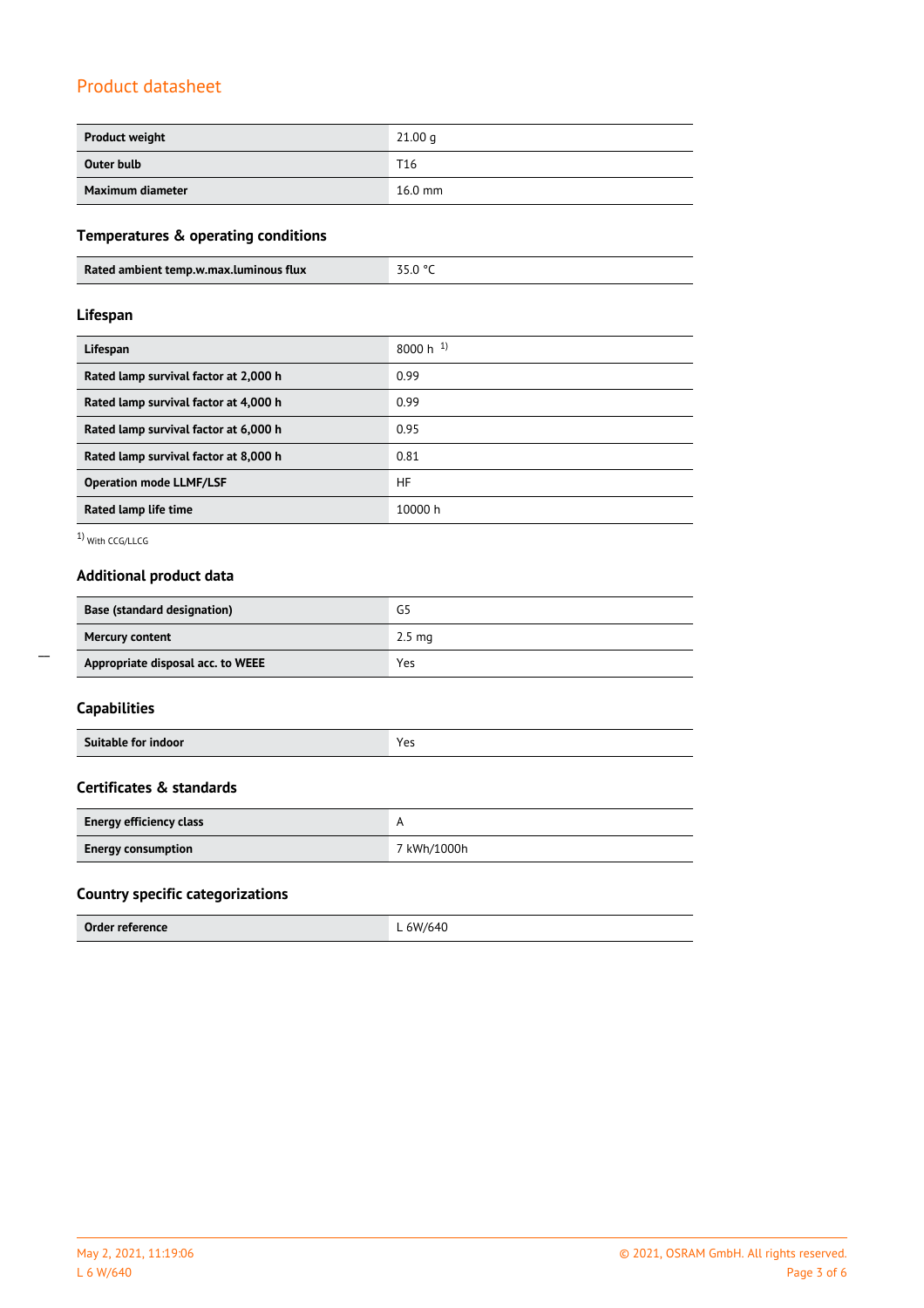### **Light Distribution**



### FL\_640

 $\overline{a}$ 

#### System guarantee

OSRAM System+ Guarantee in combination with OSRAM ECGs



Die Zuleitungen 3 und 4 sollen so kurz wie möglich sein



### QUICKTRONIC QT 1x **QUICKTRONIC INTELLIGENT QT i 1x QTP 5 1x**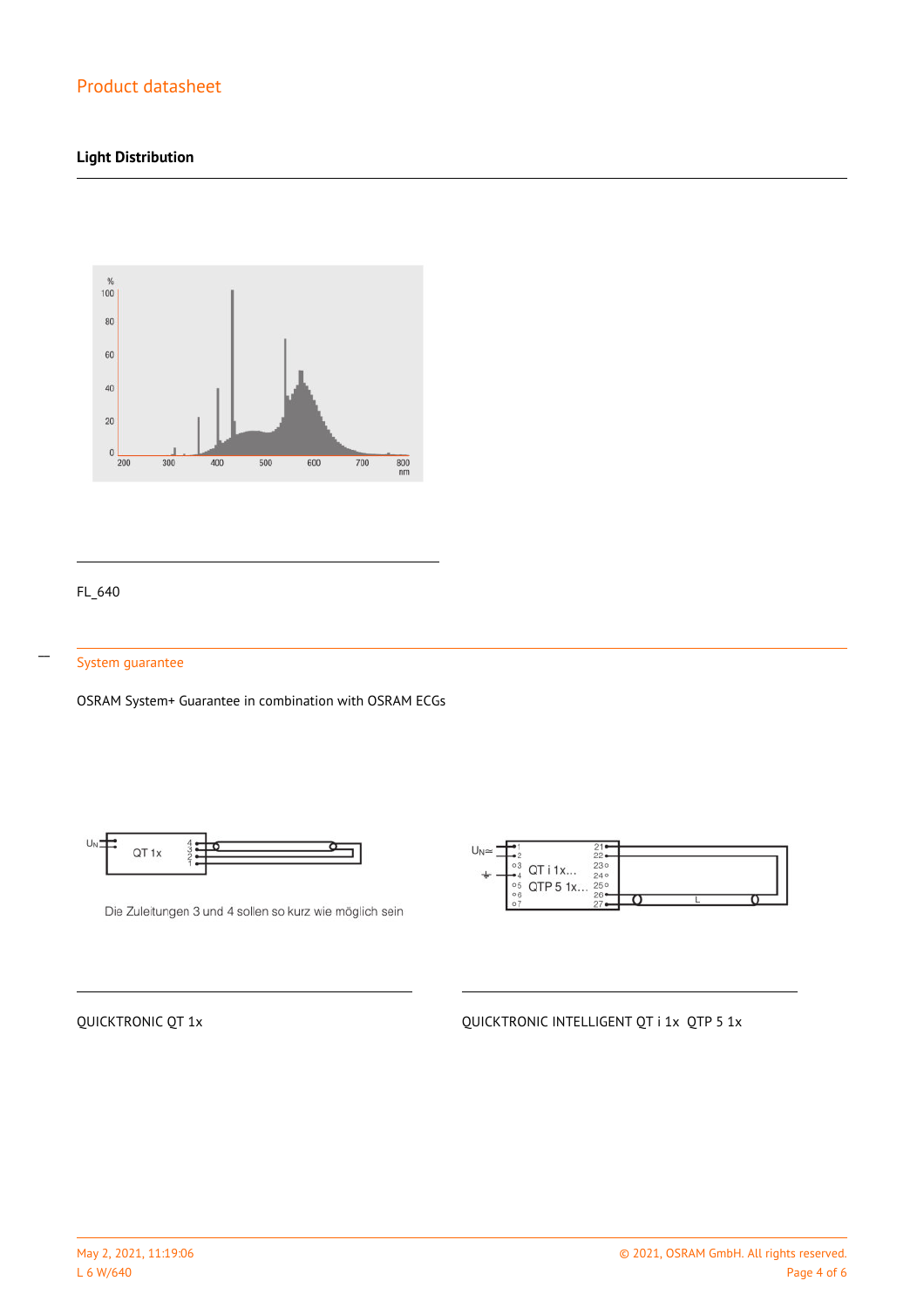

#### QUICKTRONIC INTELLIGENT QT i 2x QTP 5 2x

#### Logistical Data

| <b>Product code</b> | <b>Product description</b> | Packaging unit<br>(Pieces/Unit)          | <b>Dimensions (length</b><br>x width x height) | <b>Volume</b>          | <b>Gross weight</b> |
|---------------------|----------------------------|------------------------------------------|------------------------------------------------|------------------------|---------------------|
| 4050300008899       | L 6 W/640                  | Shipping carton box<br>25 Pieces Sleeves | 249 mm x 117 mm x<br>$106$ mm                  | $3.09$ dm <sup>3</sup> | 755.50 g            |

The mentioned product code describes the smallest quantity unit which can be ordered. One shipping unit can contain one or more single products. When placing an order, for the quantity please enter single or multiples of a shipping unit.

#### References / Links

For more information on QUICKTRONIC electronic control gear go to

<www.osram.com/QUICKTRONIC>

#### Disclaimer

Subject to change without notice. Errors and omission excepted. Always make sure to use the most recent release.





**OSRAM GmbH** Marcel-Breuer-Strasse 6 80807 Munich, Germany